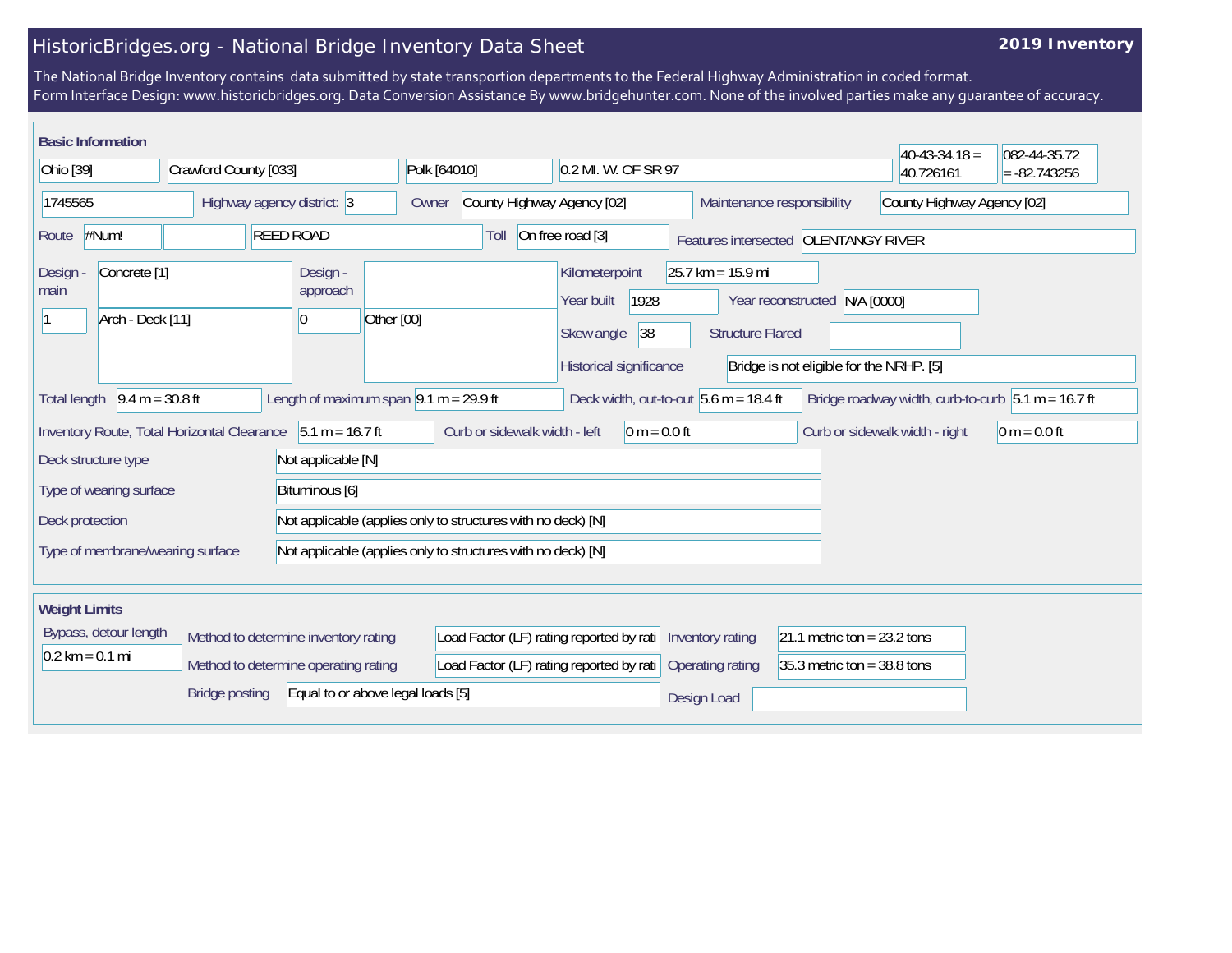| <b>Functional Details</b>                                                                                |                                                                                         |  |  |  |  |  |
|----------------------------------------------------------------------------------------------------------|-----------------------------------------------------------------------------------------|--|--|--|--|--|
| Average daily truck traffi<br>Average Daily Traffic<br>29                                                | Year 2015<br>40<br>2040<br>Future average daily traffic<br>%<br>$\overline{7}$<br>Year  |  |  |  |  |  |
| Road classification<br>Local (Rural) [09]                                                                | $5.5 m = 18.0 ft$<br>Lanes on structure<br>Approach roadway width                       |  |  |  |  |  |
| Type of service on bridge Highway [1]                                                                    | Direction of traffic One lane bridge for 2 - way traffic [3]<br>Bridge median           |  |  |  |  |  |
| Parallel structure designation<br>No parallel structure exists. [N]                                      |                                                                                         |  |  |  |  |  |
| Type of service under bridge<br>Waterway [5]                                                             | Navigation control<br>Lanes under structure<br>$ 0\rangle$                              |  |  |  |  |  |
| Navigation vertical clearanc<br>$0 = N/A$                                                                | Navigation horizontal clearance $\overline{0} = N/A$                                    |  |  |  |  |  |
| Minimum navigation vertical clearance, vertical lift bridge $\vert$ 0 m = 0.0 ft                         | $99.99 m = 328.1 ft$<br>Minimum vertical clearance over bridge roadway                  |  |  |  |  |  |
| Minimum lateral underclearance reference feature Feature not a highway or railroad [N]                   |                                                                                         |  |  |  |  |  |
| Minimum lateral underclearance on left $0 = N/A$<br>Minimum lateral underclearance on right $0 = N/A$    |                                                                                         |  |  |  |  |  |
| Minimum Vertical Underclearance $ 0 = N/A$                                                               | Minimum vertical underclearance reference feature Feature not a highway or railroad [N] |  |  |  |  |  |
| Appraisal ratings - underclearances N/A [N]                                                              |                                                                                         |  |  |  |  |  |
|                                                                                                          |                                                                                         |  |  |  |  |  |
| <b>Repair and Replacement Plans</b>                                                                      |                                                                                         |  |  |  |  |  |
| Type of work to be performed                                                                             | Work done by Work to be done by contract [1]                                            |  |  |  |  |  |
| Replacement of bridge or other structure because of<br>substandard load carrying capacity or substantial | Bridge improvement cost<br>95000<br>15000<br>Roadway improvement cost                   |  |  |  |  |  |
| bridge roadway geometry. [31]                                                                            | $61 m = 200.1 ft$<br>Length of structure improvement<br>Total project cost<br>120000    |  |  |  |  |  |
|                                                                                                          | 2019<br>Year of improvement cost estimate                                               |  |  |  |  |  |
|                                                                                                          | Border bridge - state<br>Border bridge - percent responsibility of other state          |  |  |  |  |  |
|                                                                                                          | Border bridge - structure number                                                        |  |  |  |  |  |